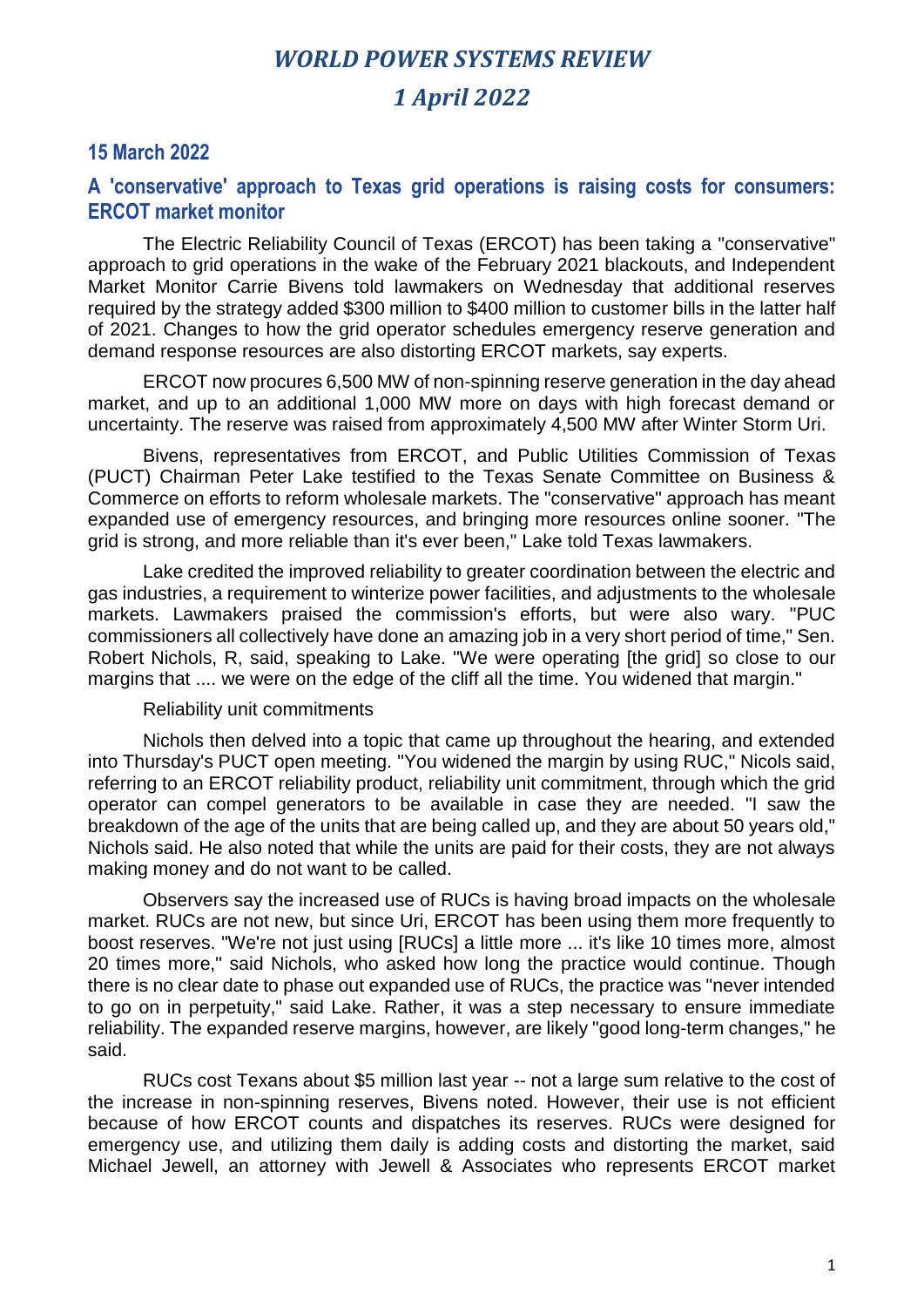## *1 April 2022*

participants. On Feb. 24, for instance, RUCs likely contributed to Texas consumers paying hundreds of millions of dollars more for electricity than they should have, he said.

Feb. 24 planning 'not conservative enough'

ERCOT experienced two winter storms in February. The earlier storm was not a significant test of the grid, observers say. The conservative forecast used by the grid operator meant more resources than were necessary showed up in the market and kept prices low. But in the late February event, the conservative forecasts were "not conservative enough," Lake said when the RUC discussion carried over into the PUCT open meeting on Thursday. Wind resources failed to show up and load was higher than anticipated.

While RUCs may have helped keep the lights on, they also caused prices to be higher than necessary, say regulators. Texas needed all the resources it had teed up, according to Lake. But it would have been preferable to procure them through an Operating Reserve Demand Curve (ORDC) adder rather than an RUC, he said. The ORDC is used by ERCOT to determine when scarcity pricing events occur — but, critically, it does not count reserves acquired through RUC. So if ERCOT uses RUC to increasingly ensure sufficient reserves, the ORDC will not relay accurate signals, said Jewell. "It's an emergency tool," said Jewell. "But in this 'conservative' approach to running the grid, ERCOT is no longer treating RUC as an emergency tool. It is using it as an everyday tool. And the problem is, the market is not designed for it to be used as an everyday tool."

> *Utility Dive http://www.utilitydive.com*

#### **15 March 2022**

#### **World can reach 65% renewables share in primary energy by 2050**

Renewables can reach a share of 65% in global primary energy by 2050 under the greenest scenario in BP plc's Energy Outlook 2022.

The report has three main scenarios - Accelerated, Net Zero and New Momentum. The share of renewables in 2050 across the three ranges between 35% and 65%, up from roughly 10% in 2019, while fossil fuels' share of 80% in 2019 global primary energy is melting to between 60% and 20% by 2050. BP expects the share of electricity in final energy to climb from 20% in 2019 to at least 30% and up to 50% in 2050, depending on the scenario.

Under the Accelerated and Net Zero scenarios, the world's installed wind and solar power generation capacity will expand more than 15-fold by 2050 from 2019 levels, while the jump under the New Momentum scenario is nine-fold. This means wind and solar could surpass 20 TW of installed capacity by the middle of the century, or at least top 10 TW under New Momentum.

The levelised cost of electricity (LCOE) from wind and solar farms, including integration costs, drops by around 20%-25% and 40%-55%, respectively, by 2030. In the following two decades the pace of cost reductions is slower or non-existent because the cost reductions are offset by higher system balancing expenses. In Energy Outlook 2022, the average rate of increase in installed wind and solar capacity in the Accelerated and Net Zero scenarios is 600 GW-750 GW per year in the 2030s, and then 700 GW-750 GW in the 2040s. This is a significant acceleration in capacity additions.

Most of the solar and wind capacity will be used to supply electricity at the final point of use, but in Accelerated and Net Zero, green hydrogen production will be consuming around 20%-30% of that by 2050. Under these same scenarios, green hydrogen accounts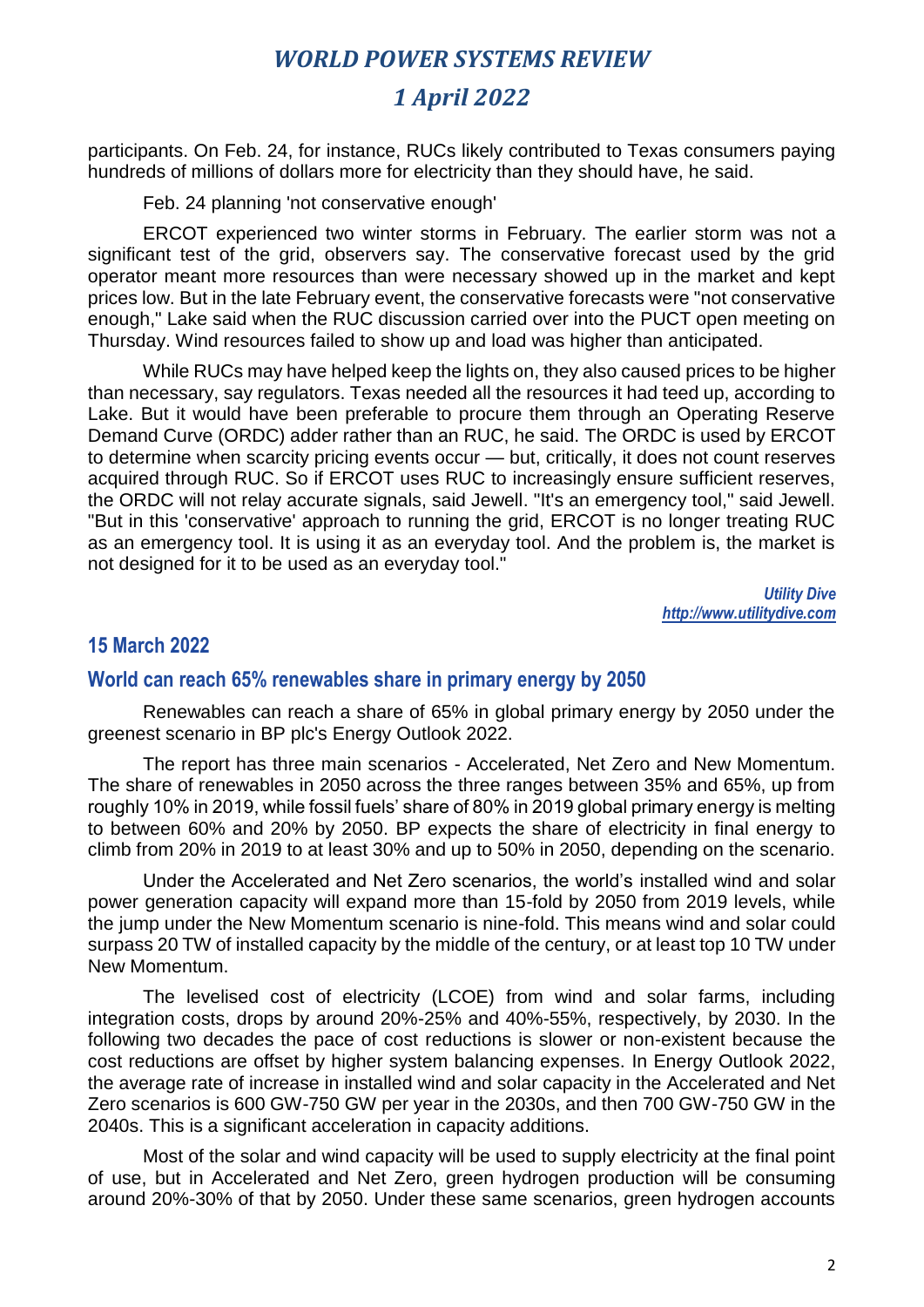## *1 April 2022*

for around 55% of low-carbon hydrogen, and its share rises to some 65% by 2050. Blue hydrogen is seen to almost fully cover the difference, but it is important to note that the Outlook has been largely prepared before Russia invaded Ukraine and it does not take into account the war's impact on gas and other energy sources.

> *Renewables Now http://renewablesnow.com*

#### **16 March 2022**

**Continental Europe: successful synchronisation with Ukraine and Moldova power systems**

Following an urgent request by Ukrenergo and Moldova for emergency synchronisation, the TSOs of Continental Europe agreed to start on 16 March 2022 the trial synchronisation of the Continental European Power System with the power systems of Ukraine and Moldova. This acceleration of the synchronisation project ongoing since 2017 has been possible thanks to the previous studies carried out and the adoption of risks mitigation measures.

Continental Europe TSOs are now supporting the stability of the Ukrainian-Moldovan power system following a positive analysis which confirmed that an emergency synchronisation is technically feasible with a number of measures to ensure safe and secure power systems.

This is a significant milestone for the Continental Europe TSOs working in collaboration with Ukrenergo and Moldelectrica that are operating their respective power systems under extremely difficult circumstances. ENTSO-E would like to thank the European Commission, all TSOs involved and their national authorities for their support and assistance in the synchronisation process.

> *ENTSO-E http://www.entsoe.eu*

#### **16 March 2022**

#### **US: What cyber incident reporting rules mean for critical infrastructure**

Federal officials are beginning work with the private sector to prepare for the historic provision passed last week that requires critical infrastructure providers to notify the Cybersecurity and Infrastructure Security Agency of malicious cyber intrusions. Critical providers including utilities, banks, energy providers and other sectors will have to alert CISA within 72 hours of a major cyberattack or 24 hours of a ransom payment under new federal regulations. The requirements are part of a long-sought partnership that shields companies from liability and allows for rapid intelligence sharing.

The legislation gives CISA the authority to subpoena companies that fail to adhere to the reporting requirements and refer them to the Department of Justice if they fail to provide the requested information.The Edison Electric Institute, which represents investor-owned utilities, said it will work with CISA and "other government partners" to integrate new requirements into rules that already exist for the electric power sector. Some reporting requirements already exist for utilities, through Critical Infrastructure Protection (CIP) rules overseen by the North American Electric Reliability Corp. The industry will work to "harmonize new and existing reporting requirements," EEI Senior Vice President, Security and Preparedness, Scott Aaronson said in a statement.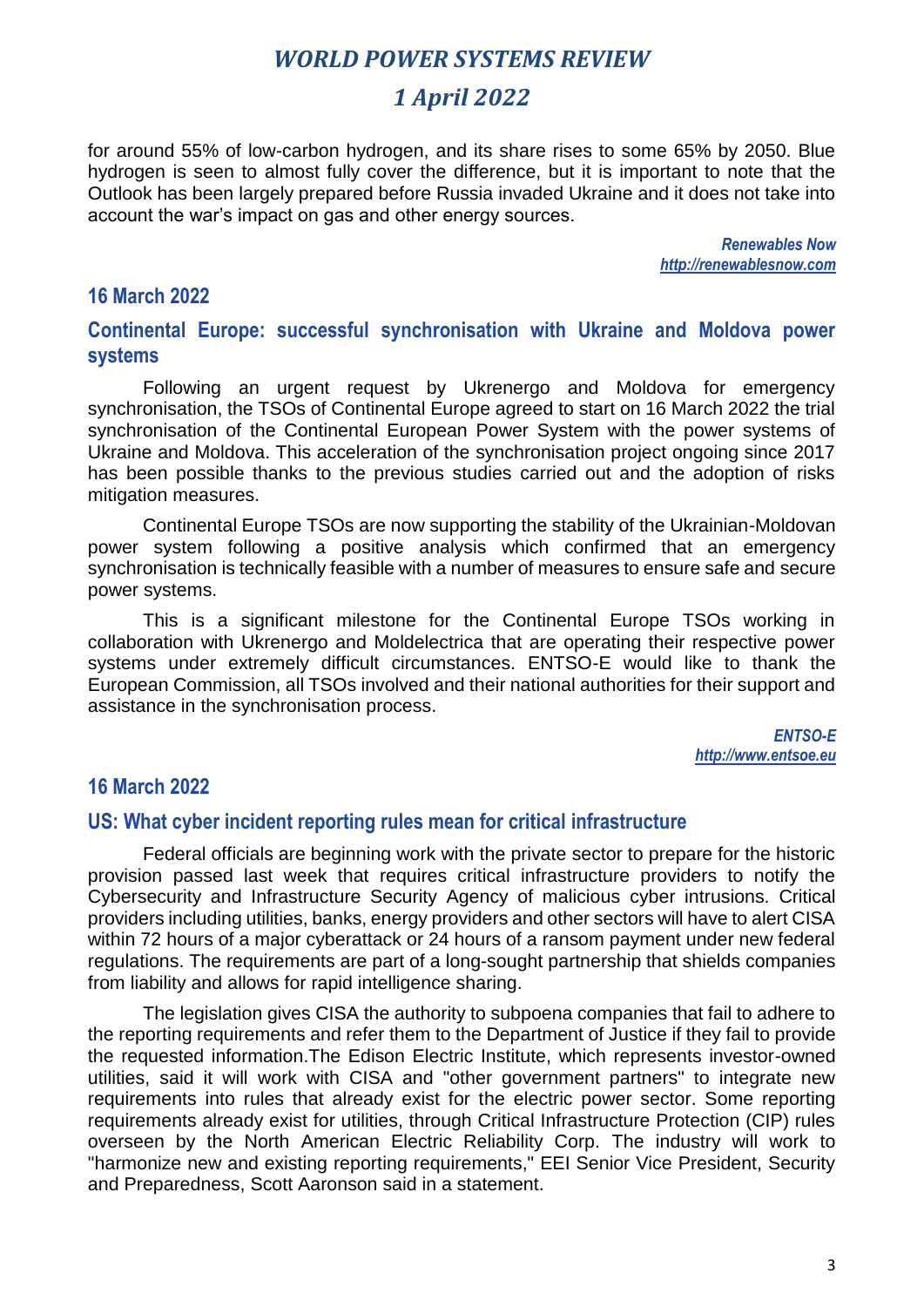### *1 April 2022*

The goal of the legislation is to provide legal cover for companies to share threat intelligence with law enforcement and government agencies. The SolarWinds attack showed how federal authorities had little to no insight into the nation's IT infrastructure. The private sector has only informed government agencies of about 30% of cyberattacks they have encountered, said Sen. Mark Warner, D-Va., chairman of the Senate Intelligence Committee, during a hearing last week on worldwide threats. That means the government has no intelligence on about 70% of the cyber threats facing the U.S.

Executives in the C-suite and shareholders often keep data breaches and cyberattacks on a need-to-know basis, fearing the embarrassment of public disclosure and concerned that information sharing would open them to investor suits, law enforcement probes and irreversible damage to brand reputation. "Many companies have historically wanted to maintain plausible deniability because the disclosure of cyber intrusions has a material impact and is a source of significant reputational risk," Tom Kellermann, head of cybersecurity strategy at VMware, said via email. "For too long, the curtain of plausible deniability has been undermining cybersecurity investment."

The new legislation will help close visibility gaps for investigators and security responders, said Robert Sheldon, director of public policy and strategy at CrowdStrike, one of the nation's top cybersecurity and incident response firms. CISA and other relevant government agencies need timely access to threat information and ransomware, he said. "Cyberattacks targeting critical infrastructure have grown increasingly severe and impactful over the past couple of years," Sheldon said. The law closes some visibility gaps for both investigators and responders, Sheldon said, which can help strengthen the overall security posture of critical infrastructure providers. However, providers still need to push to incorporate best practices for the purpose of proactive defense, including the use of endpoint detection and response, zero trust and sound log protection practices.

In the months following the December 2020 discovery of the SolarWinds attack, Microsoft was a major proponent of greater information sharing between industry and the federal government. Microsoft, a target of the SolarWinds threat actor, which it dubbed Nobelium, publicly called out numerous other firms in the information technology space that were known to have been impacted by the same threat actor, either through the SolarWinds vector or direct impact, but failed to publicly share detailed threat information.

SolarWinds, which was originally notified of the attack by FireEye Mandiant researchers, said it readily shared threat information with federal authorities after the attack. Companies need to be open and transparent about disclosing sensitive data in order to prevent malicious attacks from spreading to other companies in the future, the company said.

> *Utility Dive http://www.utilitydive.com*

#### **17 March 2022**

#### **First Fully Recyclable Wind Turbine Blade Rolls Out**

The ZEBRA (Zero wastE Blade ReseArch) consortium has produced the first prototype of its 100 per cent recyclable wind turbine blade. Within the project, LM Wind Power, a GE Renewable Energy Business, has designed and built the world's largest thermoplastic blade at its Ponferrada plant in Spain. This milestone is achieved after a year of material development and testing backed by sub-component level process trials by the consortium partners.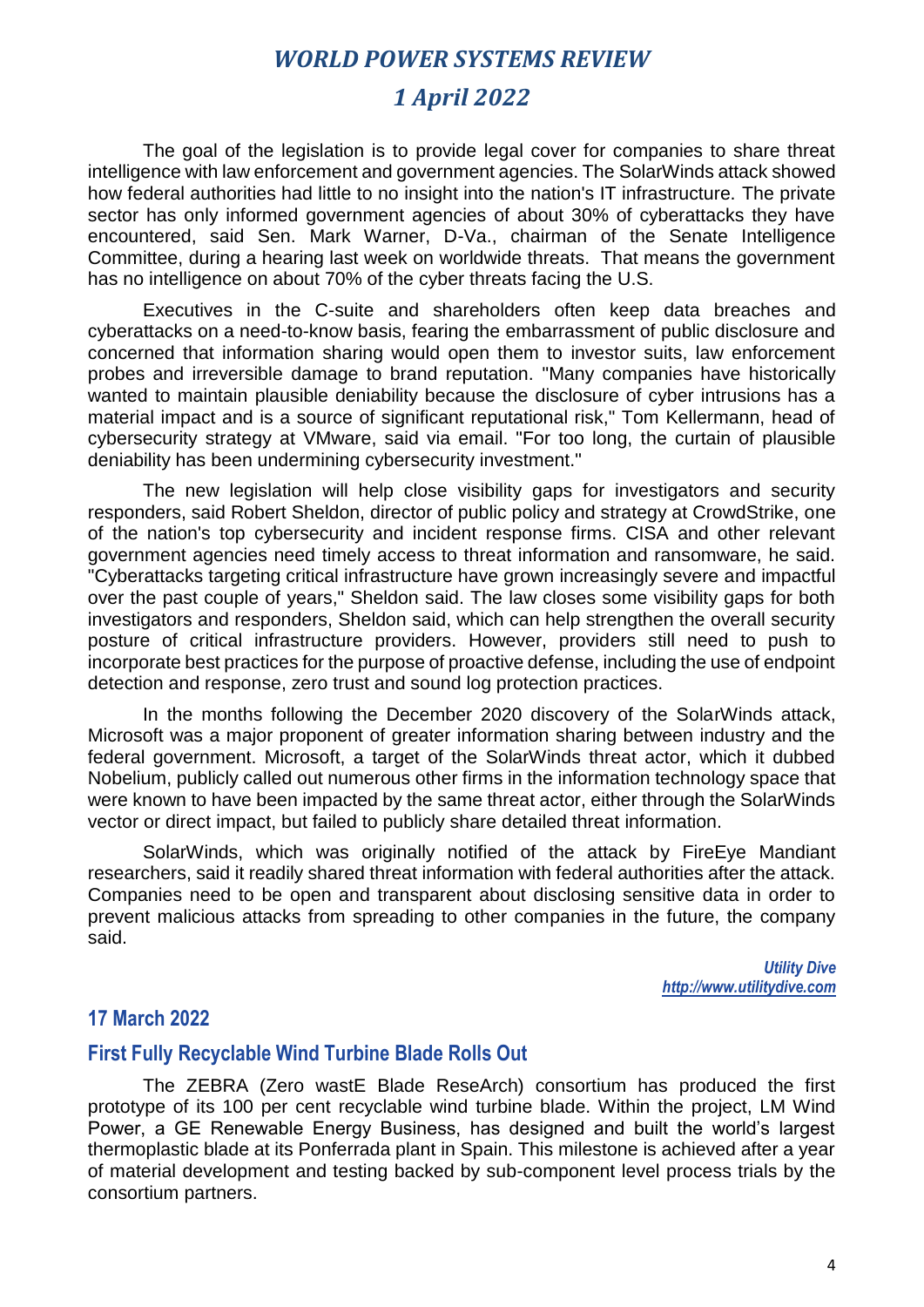## *1 April 2022*

The 62-metre blade was made using Arkema's Elium resin, which is a thermoplastic resin known for its recyclable properties together with the new high-performance Glass Fabrics from Owens Corning, LM Wind Power said. Launched in September 2020, the ZEBRA (Zero wastE Blade ReseArch) project is a unique partnership led by French research center IRT Jules Verne and brings together industrial companies including Arkema, CANOE, Engie, LM Wind Power, Owens Corning, and SUEZ.

> *Offshorewind.biz http://www.offshorewind.biz*

#### **17 March 2022**

#### **New pumped-storage hydropower station in east China begins construction**

Construction of a new pumped-storage hydropower station project started in east China's Zhejiang Province Thursday, said the State Grid Zhejiang Electric Power Co., Ltd.

The hydropower station in Taishun County, Wenzhou City has an installed capacity of 1.2 million kilowatts. It is expected to be put into use by 2028, with an investment of 7.13 billion yuan (about 1.12 billion U.S. dollars).

So far, there are four pumped-storage hydropower stations operational in Zhejiang with a total installed capacity of 4.58 million kilowatts. Six such stations are still under construction.

> *Xinhuanet http://www.xinhuanet.com*

#### **17 March 2022**

#### **Spain and Portugal to propose EU cap of 180 EUR/MWh on energy prices**

Spain and Portugal will propose limiting wholesale electricity prices to 180 euros per megawatt hour (MWh) in the European Union to tackle a record-breaking surge in energy prices. "We are working on a European response to lower energy prices," Spanish Energy and Environment Minister Teresa Ribera told Onda Cero radio on Thursday, adding that Spain would take its own measures if the EU did not reach an agreement at the next EU summit on March 24-25.

Portugal's Environment Minister Joao Matos Fernandes told Reuters the proposal would be finalised on Friday but it would only be discussed at the summit. With the new joint proposal, Spain and Portugal wish to reinstate the limit of 180 euros/MWh in the electricity "spot" market they were forced to eliminate in 2019 when the EU decided to remove curbs on energy prices across Europe.

"Until two years ago, the maximum price of 180 euros per MWh seemed like a fantasy that would never be reached, and today it has been largely surpassed," Ribera said. "There is little argument that this should be the maximum we should accept in our market." Earlier this week, Matos Fernandes said combined-cycle natural gas plants, where the cost per MWh is more than 180, would be paid the difference from the European Compensation Fund under the proposal.He told Reuters on Thursday the program could also be funded through the countries' electricity tariff deficit if no deal is reached on EU-wide funding. He said the proposal would allow Portugal and Spain to save up to 5.7 billion euros (\$6.30 billion) every month.

"The wholesale electricity market is strongly pressured by the price of natural gas, which is registering maximum prices never seen before." Matos Fernandes said on Tuesday.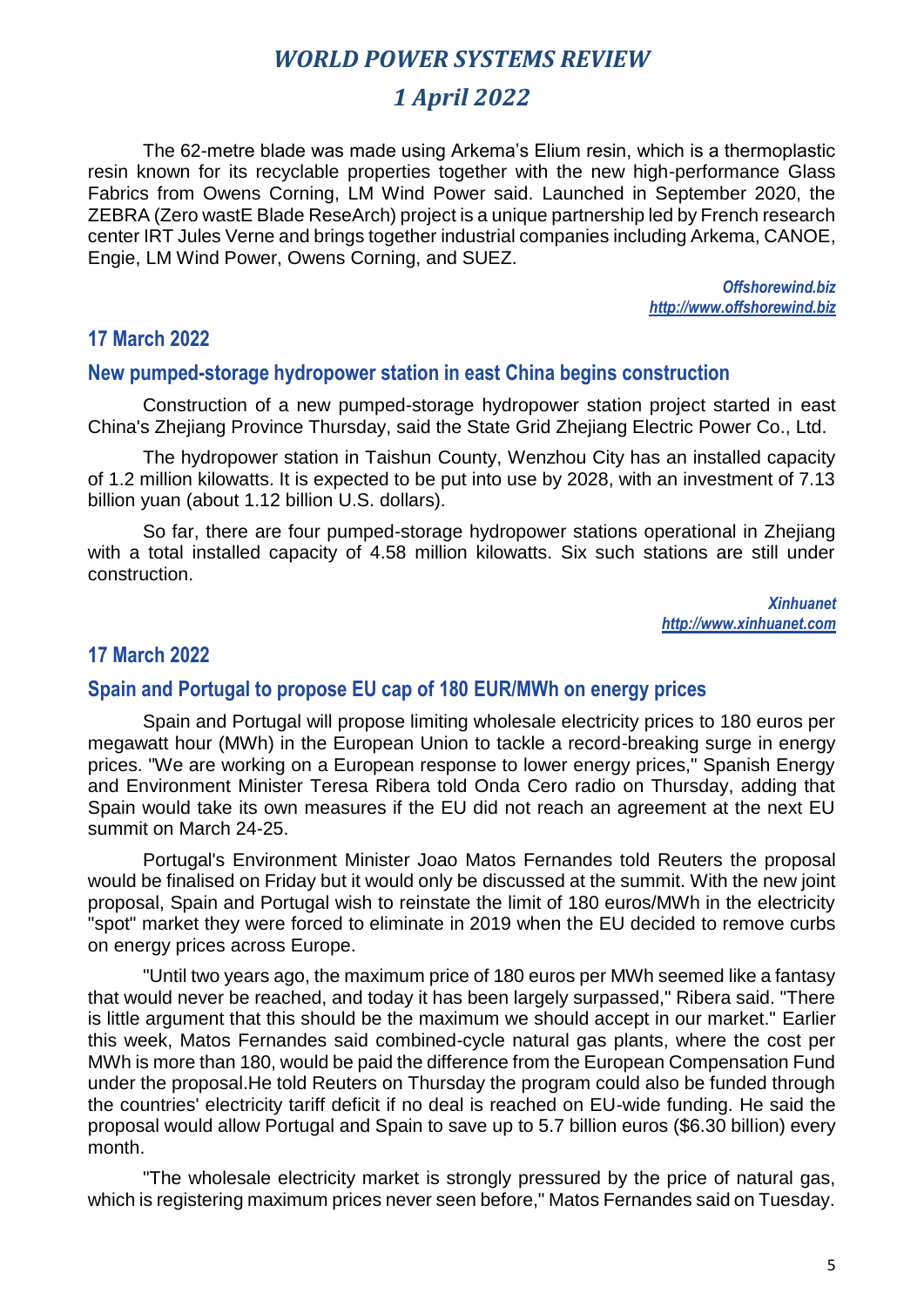## *1 April 2022*

He argued that without the cap "irreversible harmful effects" could impact Europe's industries and families. Matos Fernandes told Reuters he was still not sure if other EU countries would back the plan, but argued that it was crucial for them to do so. "This cap is a way to protect the current electricity tariff and avoid an increase in electricity's inflation, which is unnecessary and damaging," he said.

> *Reuters http://www.reuters.com*

#### **18 March 2022**

#### **Greater Tokyo area power outage following quake a tactic to avoid wide-area blackouts**

The blackouts that affected some 2.08 million buildings in the Tokyo Electric Power Company (TEPCO) Holdings Inc. service area following a major earthquake that hit northeast Japan on the night of March 16 were reportedly a tactical measure taken by the power company to avoid even larger blackouts.

Electric frequency gets disrupted unless electricity demand and supply are kept matched up at all times. While TEPCO and other power companies, such as Tohoku Electric Power Co., accommodate electricity with each other, multiple power plants operated by TEPCO and adjacent Tohoku Electric shut down due to the March 16 earthquake that measured upper 6 on Japan's 7-point seismic intensity scale in Miyagi and Fukushima prefectures, resulting in the temporary loss of 5.18 million kilowatts -- equivalent to power generated by five nuclear reactors. When a situation continues where power supply is low compared to demand, electric frequency drops. If this is left unaddressed, power generators become overloaded and operations halted, possibly leading to a major blackout.

To avoid such a situation, TEPCO executed a measure called "load rejection," in which a power outage is deliberately caused to suppress demand so that it balances with the supply decrease. The areas to experience blackouts are decided mechanically and automatically. To efficiently hold down power demand, busy downtown areas tend to be picked for tactical blackouts. Since load rejection is carried out at each electrical substation, some parts of the same downtown area may experience blackouts while their adjacent blocks may not.

In the latest case, load rejection was triggered almost at the same time as the quake at around 11:36 p.m. on March 16, causing blackouts for extensive parts of the TEPCO service area, including some 700,000 buildings in Tokyo, about 290,000 in Saitama Prefecture and around 220,000 in Ibaraki Prefecture. As electricity from other power plants started coming in, the areas experiencing blackouts also started getting their electricity back, and by shortly after 2 a.m. the following day the blackouts caused by load rejection had ended.

Electricity is run more widely in geographical terms than it used to be, meaning that there are load rejection-caused blackout risks even in locations far from an earthquake epicenter. At the same time, power restoration from load rejection happens relatively soon after a blackout, unlike power outages caused by damage to utility poles and other related **facilities** 

In the 2018 Hokkaido eastern Iburi earthquake, though Hokkaido Electric Power Co. carried out load rejection, it lost supply-demand balance due to a string of power plants shutting down, leading to Hokkaido-wide blackouts.

> *The Mainichi http://mainichi.jp*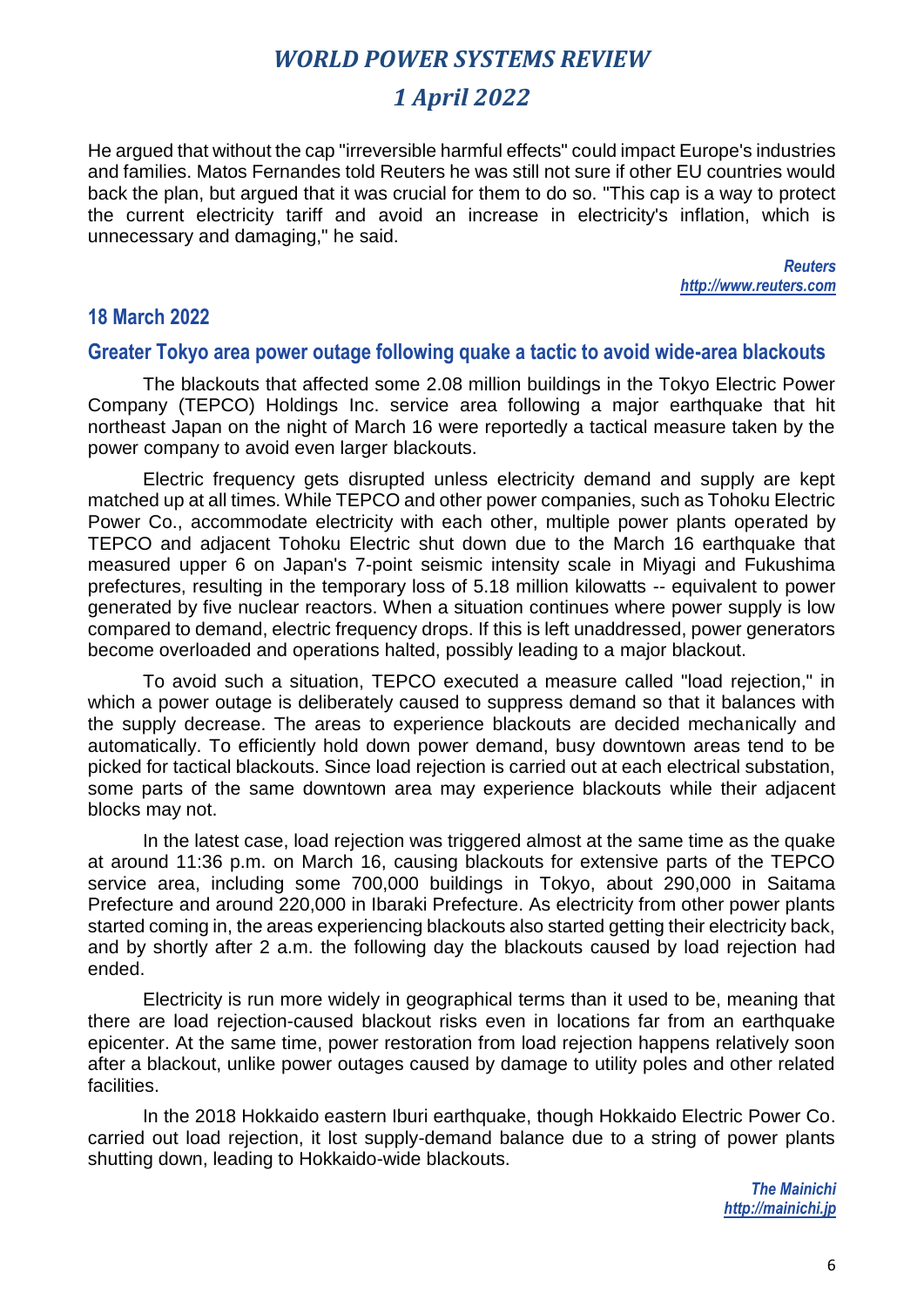#### **18 March 2022**

#### **Release of South Africa's 2050 Infrastructure Plans Sees Nuclear Projects in the Pipeline**

The release of South Africa's National Infrastructure 2050 plan last Friday came with promises of 9.6GW in new nuclear energy plants converted from decommissioned coal fleets. This move could prove a timely one if execution carries through in supporting it. Last August, the country's major grid supplier-operator Eskom announced coal plant closures, reducing generation capacity from 20GW to 12GW over the next decade. And this January compounded the damages with planned closures at the Koeberg nuclear facility – the only commercial nuclear power plant in South Africa and on the continent, supplying five percent of the country's electricity.

Though falling, the contribution of coal to South Africa's domestic power generation still stands at over 75%, with renewables approaching 15% of the country's energy mix. Thus a minimum of 44.7GW in alternative power sources is required to complete a transition from coal-based energy, with an additional 75-116GW on top of that in projected domestic demand for power by 2050. Last week's National Infrastructure Plan sets a target of 25GW by 2030 towards this, consisting largely of renewables with nuclear in a supporting role. The synergies between these source types are obvious: the former contributing rapid, costeffective, modular installation capacity, and the latter complementing with year-round stable power production as a baseload energy source.

Since 2010, South Africa's Integrated Resource Plans (IRPs) have been promising new projects to meet the needs of the energy transition. That year's report slated 18GW worth, of which one-third would be formed by renewables for delivery by 2020. A decade later, only one-half of these proposed facilities were operational. Likewise, six to eight new reactors were promised by 2030 at a cost of \$66 billion, but 2016's IRP scrapped these plans entirely to be replaced by a timeline placing the launch of the first new reactor by 2041. In 2017, the Western Cape High Court overturned government plans for the procurement of a 9.6GW Russian-designed station, Eskom aborting similar plans for a 20GW nuclear plant in the country, deeming it economically unfeasible.

Recently, however, it would seem the tides are shifting thanks to advances in Small Modular Reactors (SMRs). These designs bridge the cost-effective, rapid-deployment advantages of conventional renewable sources, and can be repurposed for hydrogen production and water desalination, among other uses. Eskom's renovations of the 1910MW Koeberg plant this year, adding six new steam generators for an additional 10% capacity, will halve the station's operable output over 10 months, destabilizing the country's energy supply. With SMRs, however, generation can be shared across a distributed, decentralized network – retrofitting South Africa's baseload coal fleet for deployment inland, retraining the existing workforce to man them all per the new 2050 National Infrastructure Plan. The French-designed Koeberg plant has been in operation since 1984, and its current \$1.3 billion renovations by Jacobs Engineering Group should extend its lifespan a further two decades to 2045.

Yet already plans are underway for South Africa's next large nuclear facility to bolster Koeberg's capacity and act as its successor. The country's National Energy Regulator of South Africa (NERSA) approved conditional plans for such a plant in August last year, to be located at Thyspunt on the Eastern Cape with 2.5GW capacity. The government's Request for Proposals will land by the end of the month, procurement slated for completion by 2024 leading to full operations effective from 2030. Between the Thyspunt developments and new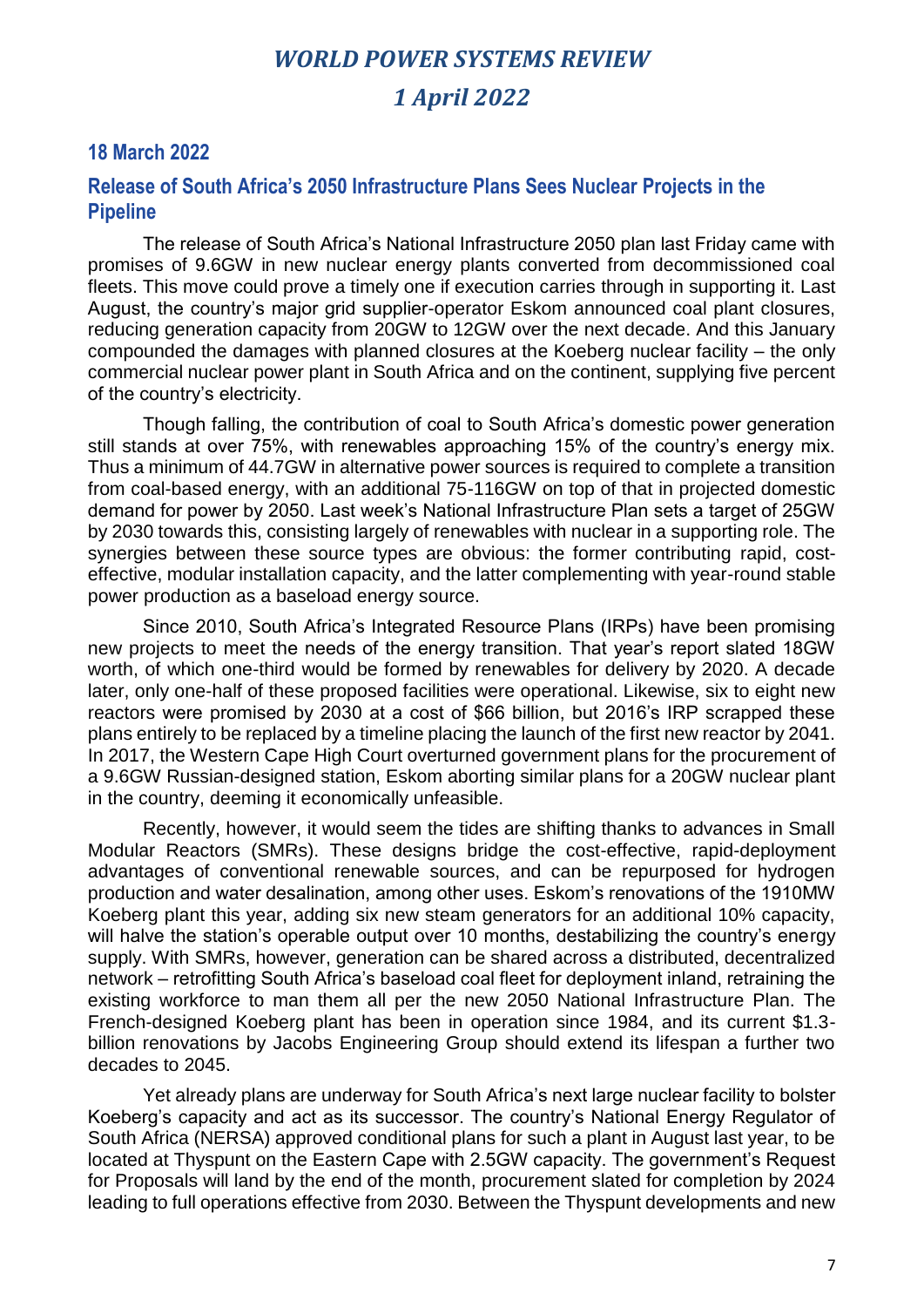## *1 April 2022*

SMRs, South Africa is laying the stage for a timely and strategic energy transition with a renewables portfolio backed by baseload nuclear power.

> *Energy Capital & Power http://energycapitalpower.com*

#### **18 March 2022**

#### **Belgium delays nuclear energy exit 10 years due to Ukraine war**

Belgium on Friday delayed by a decade a plan to scrap nuclear energy in 2025, spooked by the huge rise in energy prices due to the Russian invasion of Ukraine. "The federal government has decided to take the necessary steps to extend the life of two nuclear reactors by ten years," Prime Minister Alexander De Croo said in a statement. "This extension will strengthen our country's independence from fossil fuels in a turbulent geopolitical environment," he added. The push to 2035 comes as calls are rising that neighbouring Germany, Europe's biggest economy, should also rethink its nuclear energy exit, but miniters in Berlin last week doubled down on their country's no atom pledge despite the price shock.

Europe is scrambling to find ways to wean itself off its energy dependency on Russia, which provides 40 percent of Europe's gas needs, mainly to Germany, Italy and several central European countries. Prices have skyrocketed for Europeans since the invasion by Russia of Ukraine and EU leaders will meet next week to agree on fresh emergency measures to soften the blow for consumers and businesses. Belgium currently, operates two nuclear power plants with a total of seven reactors.

The promise of a gradual phase-out of nuclear power has been enshrined in Belgian law since 2003 and the decision to again delay the moratorium was fiercely resisted by the Greens party. In Friday's plan, which was negotiated during a marathon cabinet session, the government agreed to extend the operating lives of the Doel 4 reactor near the port city of Antwerp and Tihange 3 near Liege until 2035.

De Croo insisted that the decision would give the country certainty after years of quarrelling over the wisdom of the nuclear exit. The government must negotiate with French energy giant Engie, owner of the nuclear power plants in Belgium, on the costs and delivery of the new plan. Engie had previously indicated that it was too late for the De Croo government to change its mind. The government also warned that the two reactors in any case will not be available for the winter of 2025.

The Greens had made an exit from nuclear power in 2025 a condition to join a politically fragile seven-party coalition that was painfully cobbled together in 2020, more than a year after inconclusive elections. But since the February 24 invasion, with the surge in energy prices, the party signalled it would agree to consider an alternative scenario.

> *France24 http://www.france24.com*

#### **18 March 2022**

#### **China's highest-altitude mega hydropower plant fully operational**

With the last 500,000-kW power generation unit officially putting into use, a mega hydropower plant built at an average altitude of 3,000 meters, the highest one of its kind in China, went fully operational on Friday. With a planned total installed capacity of 3 million kW, the Lianghekou hydropower plant is located on the Yalong River in Tibetan Autonomous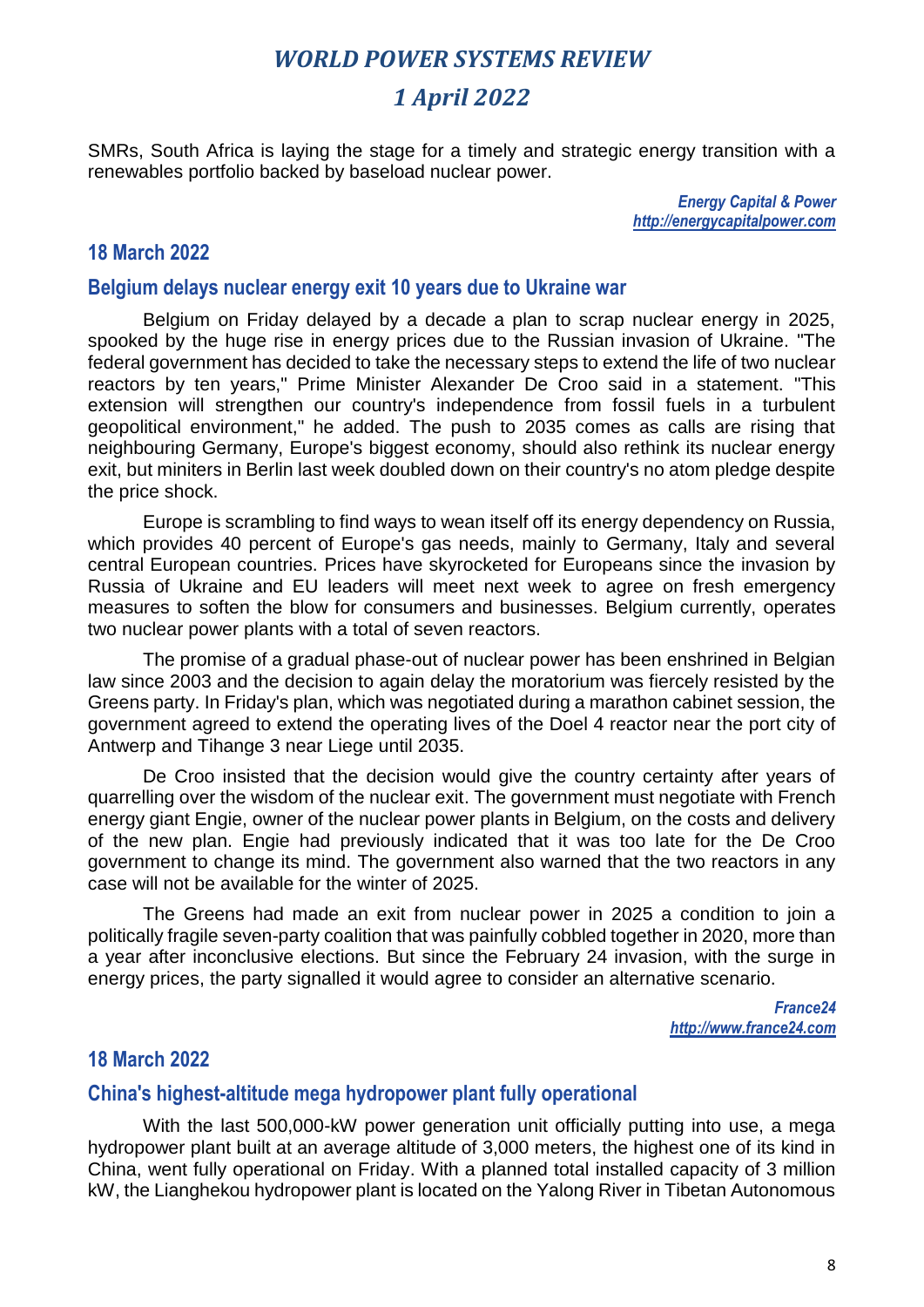## *1 April 2022*

Prefecture of Garze, southwest China's Sichuan Province. Construction of the project, with an approved investment of 66.5 billion yuan (about 10.5 billion U.S. dollars), started in October 2014 and is expected to be fully completed by 2023, according to the Yalong River Hydropower Development Company, Ltd. The storage capacity of the reservoir is designed to reach 10.8 billion cubic meters, and the annual power generation volume is expected to surpass 11 billion kWh.

The Yalong River basin is one of China's clean energy bases. The operation of the Lianghekou hydropower plant will help ease imbalanced power generation in Sichuan and promote high-quality development of the Yangtze Economic Belt and the Chengdu-Chongqing economic circle.

> *Xinhuanet http://www.xinhuanet.com*

#### **23 March 2022**

#### **China maps 2021-2035 plan on hydrogen energy development**

Chinese authorities on March 23 released a plan on the development of hydrogen energy for the 2021-2035 period as the country races toward its carbon peaking and neutrality goals.

By 2025, China will put in place a relatively complete hydrogen energy industry development system, with the innovation capability significantly improved and the core technologies and manufacturing processes basically mastered, according to the plan jointly released by the National Development and Reform Commission and the National Energy Administration.

Annual hydrogen production from renewable energy is expected to reach 100,000 metric tons to 200,000 metric tons to become an important part of new hydrogen energy consumption by 2025 and enable carbon dioxide emission reduction of 1 million to 2 million metric tons per year.

By 2030, China is seeking a reasonable and orderly industrial layout and wide use of hydrogen production from renewable energy to offer solid support for the carbon peaking goal. By 2035, the proportion of hydrogen produced from renewable energy in terminal energy consumption will increase significantly, which will play an important supporting role in the country's green energy transformation, according to the plan.

Hydrogen is a secondary source of energy that usually requires a primary energy input to be produced on an industrial scale. Depending on the source from which it is produced, hydrogen can be gray, blue or green, and green hydrogen is the only type produced in a climate-neutral manner that could reduce emissions.

> *GOV.CN http:// www.gov.cn*

#### **23 March 2022**

#### **Vattenfall energizes hybrid wind-solar-storage plant in the Netherlands**

Sweden-based energy company Vattenfall commissioned its first hybrid, utility scale wind-photovoltaic-storage project in the Dutch province of South Holland on Tuesday. The energy park Haringvliet benefits from synergy effects which lead to lower development costs and reduces the impact on the environment, according to Vattenfall, which sees its first socalled full hybrid power plant as a blueprint for many other projects.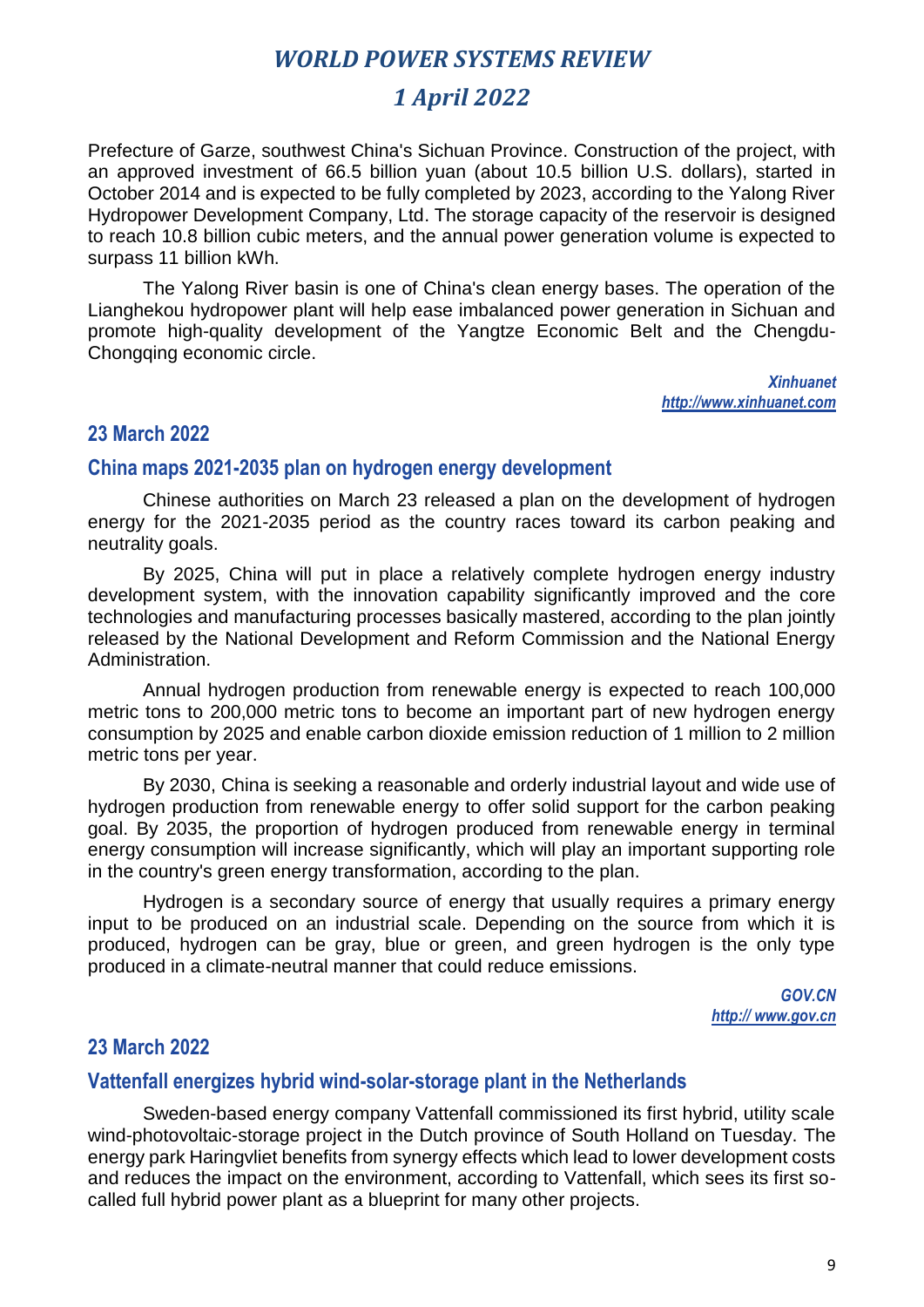## *1 April 2022*

The power plant consists of a 38MW photovoltaic power plant and a 22MW wind farm connected to 288 batteries in 12 standard containers. The three systems share the same grid connection. "We are gaining important experience with the project which we also want to use here in Germany," explained Claus Wattendrup, head of the solar and batteries business unit at Vattenfall. "The combination of generation and storage can serve as an example for more efficient planning and implementation of such projects. This can also accelerate the expansion of renewable energy in Germany."

The generation plants complement each other, with the photovoltaic system supplying plenty of electricity during the day, and from spring to autumn, while the wind turbines produce a particularly large amount in the winter months. At the same time, the battery storage ensures that the grid remains stable and serves as a temporary storage facility for the electricity generated. According to Vattenfall, specially developed software ensures that the various components work together optimally.

The company also emphasizes the advantages of the integrated planning and development of such full hybrid power plants. In Germany, the period between planning and the first generation of electricity for wind farms is seven years, on average. But if the photovoltaic system and battery storage are included from the start there would be important time savings in planning. In addition, the joint realization is more cost-effective than if each technology is deployed individually, as they share the same substation, the same cables and service routes.

> *pv-magazine [http://www.pv-magazine.com](http://www.pv-magazine.com/)*

#### **23 March 2022**

#### **Bulgaria: Accident Occured at Chaira Hydro Power Plant**

An accident has occurred at the Chaira Pumped Storage Hydro Power Plant (Chaira PSHPP), Energy Minister Alexander Nikolov told an extraordinary briefing of the Council of Ministers on Wednesday evening. The accident took place during a testing of the capacities of Chaira PSHPP, which were supposed to be put into service in a few days after three years of repair.

"An inspection has been underway since Tuesday. Earlier on Wednesday, deputy Energy Minister Danail Nikolov was there. We are continuing the inspection. Data is being collected on what and why has technically happened to the unit. This is a machine that can produce up to 210 megawatts per hour", Alexander Nikolov explained. He added that the capacity was relied on in order to further decrease energy prices in peak hours, but that will not happen. "For all other additional details and all inspections related to suspicions of negligence or willful misconduct, information will be given when data is collected", Nikolov added.

Chaira PSHPP is located near the village Sestrimo, Southwestern Bulgaria and is owned by the National Electric Company (NEK EAD). No people were injured and no one's life is in danger, Prime Minister told the extraordinary briefing. He said that there is no danger of an electricity price increase, and that he has ordered the Interior Ministry and the State Agency for National Security to fully inspect the case. "Unfortunately, the contract for repair was signed by [opposition party] GERB in 2017, and not with the unit's manufacturer Toshiba", Petkov added.

> *Bulgarian News Agency http://www.bta.bg*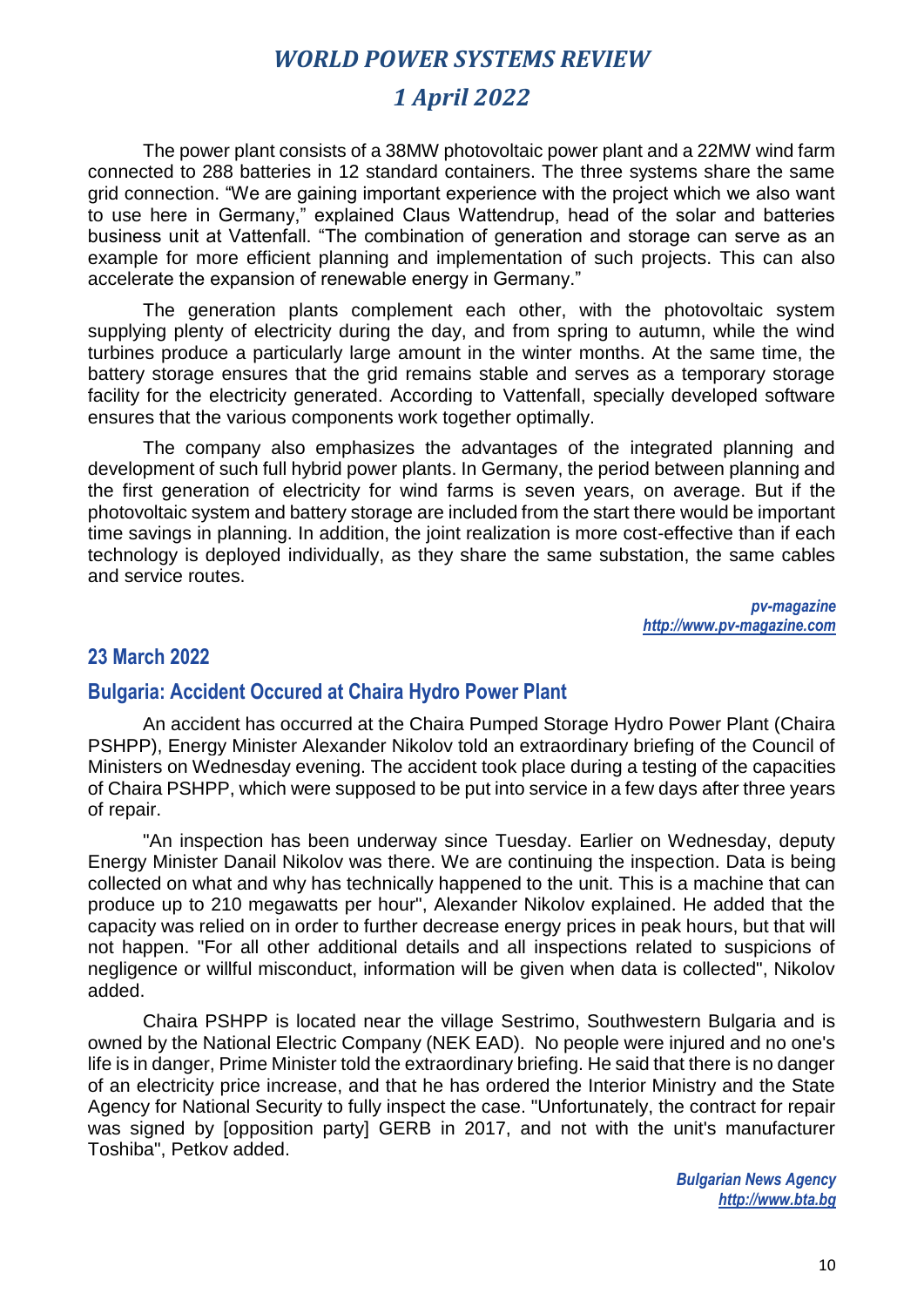#### **23 March 2022**

#### **Coal mines can host enough solar panels to power 7M Turkish homes**

Approximately half of Turkey's open-cast coal mines are suitable for conversion to solar farms, a move that could generate enough solar power to meet the needs of almost 7 million homes annually, according to a new study released on Wednesday.

"The Solar Potential of Coal Sites in Turkey" report analyzed 22 open-cast mines that provide coal for 10,495 megawatts (MW) of the total installed capacity of coal plants in Turkey. The report comes as countries across Europe look for ways to rapidly scale up renewable energy capacity, also in the context of the Russian invasion of Ukraine and surging fossil fuel prices. It was prepared by Solar3GW for Europe Beyond Coal, the European Climate Action Network (CAN Europe), Greenpeace Mediterranean, WWF-Turkey (World Wide Fund for Nature), the Climate Change Policy and Research Association, 350.org, Ekosfer and the Yuva Association.

The report found that an additional 13,189 MW of solar power could be installed in these open-cast coal mines. Potential solar capacity in open-cast coal mines in the country corresponds to an almost 170% rise from the current installed capacity. The potential solar capacity from open-cast coal mines of 19,079 gigawatt-hours of electricity could meet the electricity needs of almost 7 million homes. Furthermore, converting half of Turkey's opencast coal mines would reduce carbon dioxide emissions by 12.4 million tons per year, the report calculated.

WWF-Turkey Climate and Energy Program Manager Tanyeli Behic Sabuncu said one-fourth of the country's total greenhouse gas emissions originate from coal, leading to premature deaths and exacerbating the climate crisis. "If we are sincere in our goal of being net-zero by 2053, we must urgently plan the exit from coal," he underlined. Duygu Kutluay, a campaigner for Europe Beyond Coal, explained that Turkey has recently revised up its climate ambitions by ratifying the Paris Agreement and setting a net-zero goal.

"In a fortuitous arc of history, the mines that have provided the coal, which has so damaged our climate and communities, can play a vital role in decarbonizing our energy systems and tackling the climate crisis," Kutluay said. "The sooner we start delivering on these targets, the greater the benefits will be for our health and our economy, which was hit hard by last year's climate change-induced wildfires," she said. She advocated for the adoption of such an energy plant, as converting open-cast coal mines to solar farms would cut Turkey's annual carbon dioxide emissions by an equivalent amount to approximately 50 million passengers flying from Istanbul and Rome.

Transforming these coal sites would produce 19 billion kilowatt-hours of fossil-free electricity, said Barış Eceçelik, a board member at the Ekosfer Association. That is equivalent to a third of the electricity Turkey produced from hard coal and imported coal in 2021, he added. Bahadir Turhan, chairperson of the board at Solar3GW, noted that the study confirms that countries with large open-cast coal mines should be viewing them as renewable energy transition assets. "They have a cost advantage over virgin plots as they come ready equipped with much of the necessary infrastructure required to host solar installations and when you kit them out with advanced battery storage systems, they are able to consistently deliver a base load of cheap, clean, fossil-free energy. We really should be capitalizing on them," he said.

"Converting our open-cast coal mining sites would significantly lower energy costs, which are surging courtesy of global fossil fuel market volatility," said Onur Akgül, Climate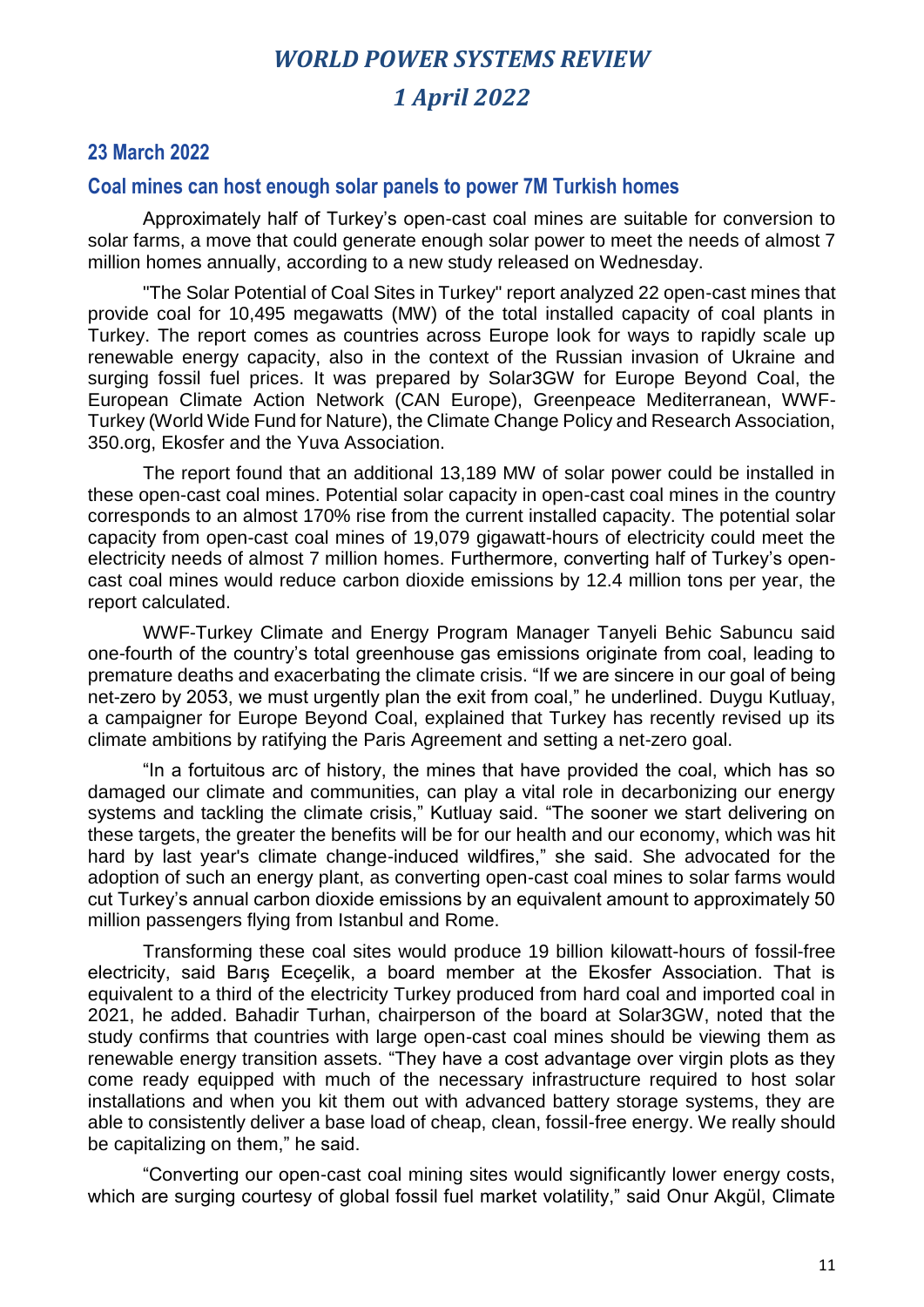## *1 April 2022*

and Energy Project Responsible at Greenpeace Mediterranean. "We'd also see enormous improvements in air quality and public health, and would be protecting our natural environment from the direct impacts of mining, while helping ward off the worst impacts of the climate crisis, such as wildfires and floods," he noted.

> *Daily Sabah http://www.dailysabah.com*

#### **24 March 2022**

#### **ENKA 'Finally' Terminates Namakhvani HPP Contract**

ENKA Renewables LLC has terminated its contract with the Georgian Government to build and operate the Namakhvani Hydropower Plant in western Georgia, financial statements of the constructor's parent company said.

The document, published in Georgian media today, confirmed that ENKA Renewables had as of December 31, 2021 written off capitalized property, plant and equipment of the HPP worth USD 40.4 million. It was not immediately clear if the Georgian Government had bought the disposed assets. The contract had included a provision stipulating that the investor was allowed to request the Government to purchase, however.

The authorities and the investor have been in talks since the parent company of ENKA Renewables LLC, Istanbul-based ENKA Insaat announced on September 20, 2021 it had notified the Government for terminating the contract due to breaches of terms and force majeure. The details about the negotiations have been scarcely available to the public.

Then-Economy Minister Natia Turnava was cited in the media as saying on January 18 that the Government was trying to find a settlement with the investor so that the case did not go to arbitration. Turnava, who quit the post in early February, stressed that the Government's aim was to ensure that the company's withdrawal would not harm either the Namakhvani project or the country. But noteworthy, even if the case went to arbitration, the contract between the Government and the investor obliged both parties to ensure confidentiality about the dispute, including keeping the information secret about its existence.

Meanwhile, Turnava's successor Levan Davitashvili made ambiguous remarks about the talks with the company. On February 21, he refrained from confirming that the contract had been indeed terminated, saying the investor had "certain proposals." "We should wait for properly conducted legal process, about which the public, especially concerned persons, will be provided with complete information."

The Namakhvani HPP Project in western Georgia encompasses two separate HPPs on the Rioni River, the longest river flowing solely within the Georgian boundaries: the Lower Namakhvani HPP (333 MW) and the Upper Namakhvani HPP (100 MW)

Locals opposing the planned power-plants over multiple concerns, including environmental, gave a fierce resistance to the project. Their months-long tent protest gradually grew into a major nationwide movement, which held massive rallies, including in Tbilisi, the capital in May 2021. Besides environmental risks, activists and CSOs opposing the project had cited "cabal" and "anti-state" provisions of the contract. The government, on its part, stressed the need to enhance the energy security and to employ up to 1,600 Georgians with the "foreign direct investment in the amount of USD 800 million."

> *Civil.ge http://civil.ge*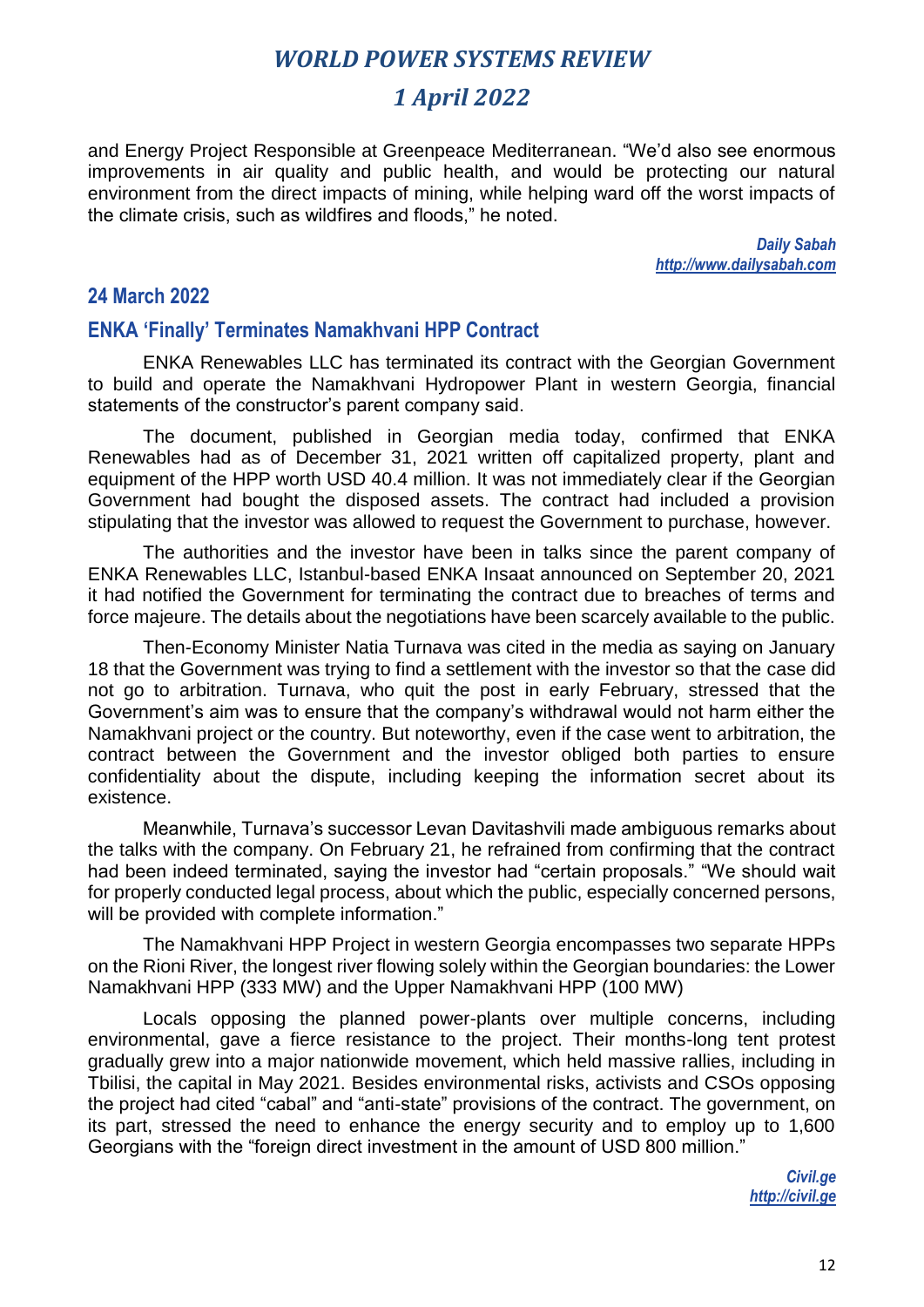#### **25 March 2022**

#### **State Grid launches 2 major projects**

State Grid Corp of China started construction of two ultrahigh voltage power transmission projects on Thursday to further facilitate the country's ongoing green energy transition.

With a total investment of 10.9 billion yuan (\$1.7 billion), the projects — an ultrahigh voltage power transmission line linking Fuzhou with Xiamen in Fujian province and a line linking Zhumadian in Henan province with Wuhan in Hubei province — are expected to be put into operation by 2023, said the company on Thursday during a news conference.

Ultrahigh voltage transmission lines refer to power transmission cables operating at greater than 800 kilovolts direct-current or 1,000 kV alternating-current. Compared with traditional transmission lines, the new lines will not only increase transmission capacity and extend transmission distances, but also reduce transmission losses.

China vows to continue accelerating domestic grid network construction this year with a focus on ultrahigh-voltage power transmission networks amid efforts to further ensure power supply stability and boost green power consumption in the country.

Analysts said the projects will further ensure China meets its carbon neutrality target. Luo Zuoxian, head of intelligence and research at the Sinopec Economics and Development Research Institute, said long-distance power transmission plays a key role in the country in ensuring sufficient power supply as the nation's power supply and demand are not evenly distributed.

With green power in China's solar and wind-rich regions expected to increase on a large scale in the future-including in the Xinjiang Uygur autonomous region and Qinghai province-it is likely that more green power will be transmitted and the technology of ultrahigh voltage power transmission will play a key role, Luo said. The country has pledged to build a new electric power system with a higher share of new energy resources so as to peak carbon emissions by 2030 and achieve carbon neutrality by 2060.

Wei Hanyang, a power market analyst at research firm BloombergNEF, said demand for ultrahigh-voltage transmission lines in the country is expected to be further lifted as China has been developing clean energy on a large scale. It promised to invest 473 billion yuan last year in grid network infrastructure. Total investment in grid network construction during the 2021-25 period is expected to reach 2.23 trillion yuan.

The company said it has constructed 29 ultrahigh voltage projects so far with total length of lines in operation or under construction reaching 46,000 kilometers. All the projects have transmitted more than 2.5 trillion kilowatt-hours as of Thursday.

The company expects its cross-provincial power transmission capacity will gain further momentum from the current 240 million kWh to 370 million kWh, which will provide strong grid support for the country's rapid development of clean energy while ensuring sufficient power supply.

According to State Grid, the Fujian-Xiamen ultrahigh voltage transmission project, with a total investment of 7.1 billion yuan, will further improve the main grid frame structure in Fujian while effectively improving power supply capacity and stability in the country's coastal regions. It expects clean energy installed capacity, including wind and nuclear power, will account for around 80 percent by 2030, and the project-once put into operation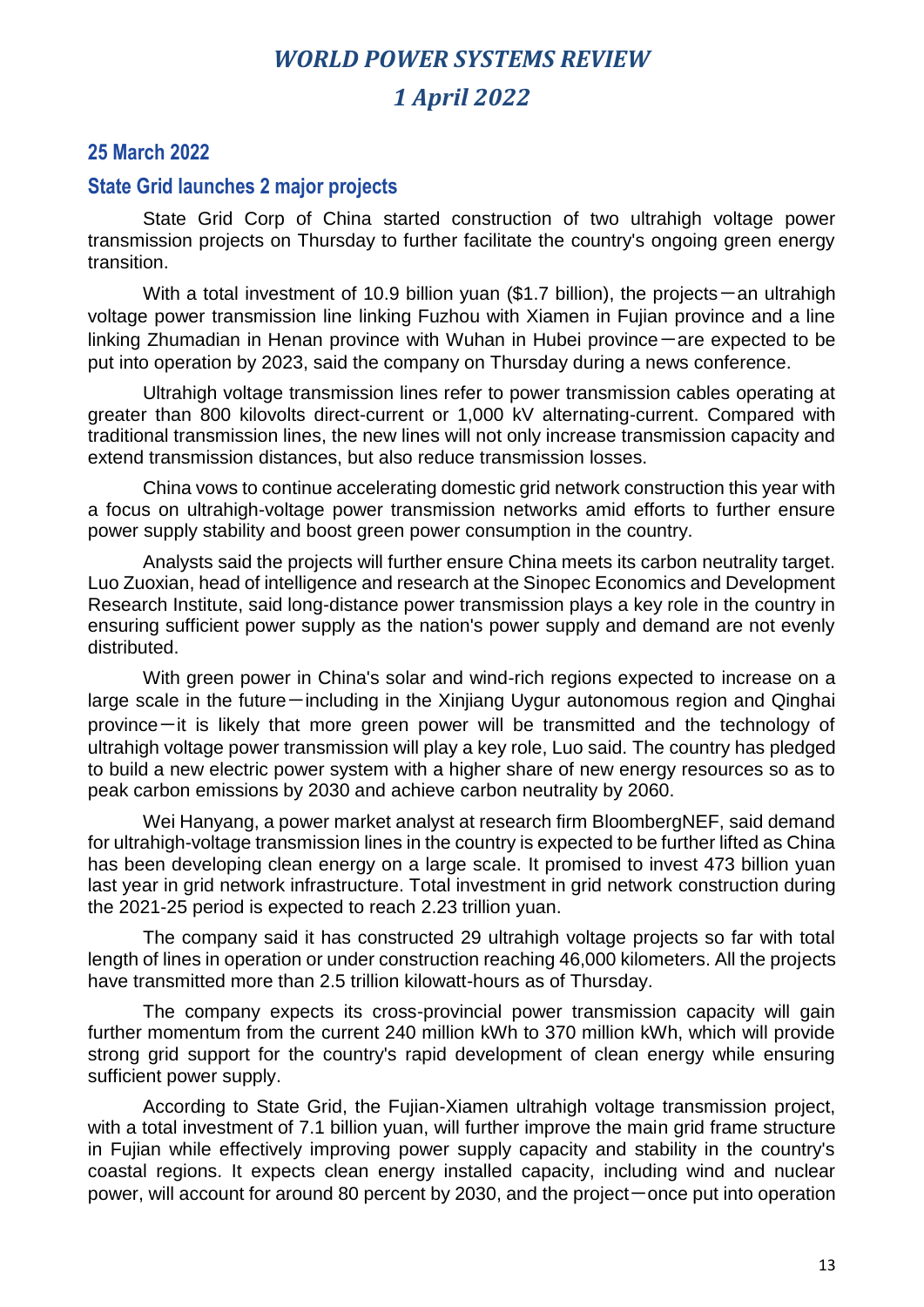## *1 April 2022*

 $-$ can well ensure clean power transmission from the region to load centers in southern areas, which will in turn substantially boost large-scale consumption of clean energy. The two ultrahigh voltage transmission lines both adopt the country's world-leading selfdeveloped ultrahigh voltage transmission technology, it said. China launched the world's first 1,100-kV ultrahigh-voltage direct-current transmission network in 2019, and has been investing in high-voltage electricity transmission lines for more than a decade.

Its advantages in better transmission capacity, long-distance operability and low losses during transmission are especially obvious for cross-provincial transmission networks and can better meet the increasing demand for electricity in the central parts of China during the 14th Five-Year Plan period (2021-25).

> *China Daily http:// chinadaily.com.cn*

#### **25 March 2022**

### **United States and European Commission Announce Task Force to Reduce Europe's Dependence on Russian Fossil Fuels**

Today, President Joe Biden and European Commission President Ursula von der Leyen announced a joint Task Force to reduce Europe's dependence on Russian fossil fuels and strengthen European energy security as President Putin wages his war of choice against Ukraine. This Task Force for Energy Security will be chaired by a representative from the White House and a representative of the President of the European Commission. It will work to ensure energy security for Ukraine and the EU in preparation for next winter and the following one while supporting the EU's goal to end its dependence on Russian fossil fuels.

The Task Force will organize its efforts around two primary goals: (1) Diversifying liquefied natural gas (LNG) supplies in alignment with climate objectives; (2) Reducing demand for natural gas.

Diversifying LNG Supplies in Alignment with Climate Objectives

- The United States will work with international partners and strive to ensure additional LNG volumes for the EU market of at least 15 bcm in 2022, with expected increases going forward.
- The United States and the European Commission will undertake efforts to reduce the greenhouse gas intensity of all new LNG infrastructure and associated pipelines, including through using clean energy to power onsite operations, reducing methane leakage, and building clean and renewable hydrogen-ready infrastructure.
- The European Commission will prepare an upgraded regulatory framework for energy security of supply and storage, as well as working with EU Member States to accelerate regulatory procedures to review and determine approvals for LNG import infrastructure. The United States will maintain its regulatory environment with an emphasis on supporting this emergency energy security objective and the REPowerEU goals.
- The European Commission will work with EU Member States toward the goal of ensuring, until at least 2030, demand for approximately 50 bcm/year of additional U.S. LNG that is consistent with our shared net-zero goals. This also will be done on the understanding that prices should reflect long-term market fundamentals and stability of supply and demand.

Reducing Demand for Natural Gas